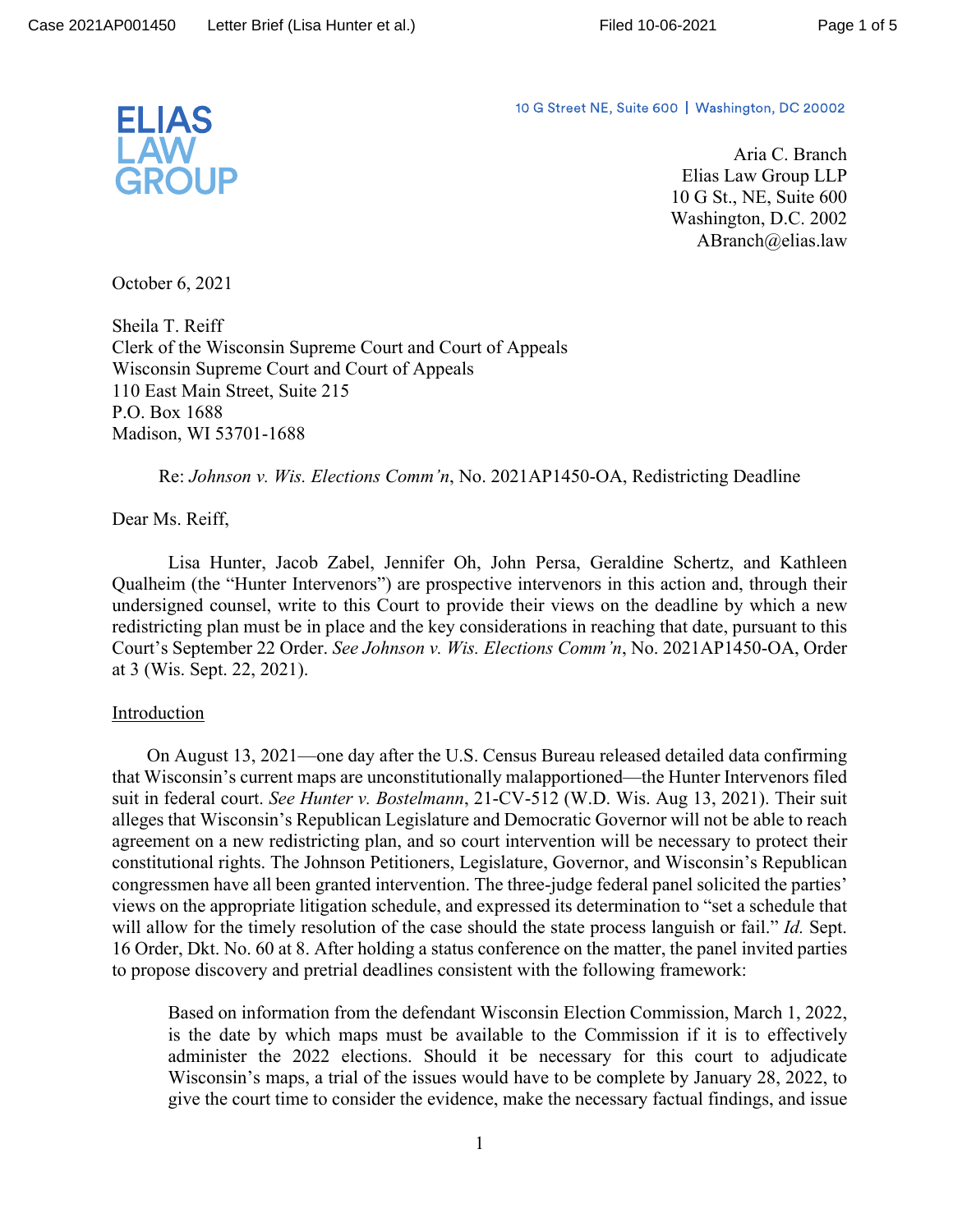a reasoned decision.

*Id.* Sept. 21 Order, Dkt. No. 75 at 2-3.

Ten days after the Hunter Intervenors filed their federal action, the Johnson Petitioners filed this original action. Predicting the same political impasse, the Johnson Petitioners asked this Court to stand ready to enact a redistricting plan. This Court granted the Johnson petition on September 22, 2021, and ordered that any intervention motions be filed by October 6, 2021. Consistent with that order, the Hunter Intervenors are, today, filing a motion to intervene as Petitioners. In addition, this Court ordered the submission of letter briefs addressing when new redistricting plans must be in place, and what key factors were considered in reaching that date. The Hunter Intervenors submit this letter brief in response.

Should this Court be required to adopt new redistricting plans due to continued legislative impasse, those plans should be adopted by January 24, 2022. This date reflects (1) the appropriate preliminary period in which state institutions enjoy deference from the federal court in its adjudication of parallel proceedings; and (2) voters' right to associate with prospective candidates and like-minded voters ahead of the election.

### Key Considerations

To determine a deadline for a new redistricting plan, this Court should focus on two primary considerations. First, the Court should avoid any collision with federal proceedings by resolving these proceedings in advance of the federal court trial date. Second, this Court should consider the associational rights of Wisconsinites who need adequate notice of their legislative and congressional districts to meaningfully associate with other residents of their political districts. At this time, both of these considerations counsel in favor of adopting any new redistricting plan by January 24, 2022.<sup>1</sup>

#### The Court should take any action before the federal court's scheduled trial.

Federal law is clear on how state and federal courts are to balance parallel redistricting proceedings. It is the prerogative of state institutions to resolve redistricting controversies in the first instance, should they so choose, and federal courts should defer to those efforts—for a time. Once it becomes apparent that the state institutions will not adopt new redistricting plans "in time for the primaries," the federal court is "justified in adopting its own plan." *Growe v. Emison*, 507 U.S. 25, 36 (1993); *see also Scott v. Germano*, 381 U.S. 407, 409 (1965) (providing that the federal panel may enter an order reapportioning a state if the state institutions do not produce a plan "within ample time to permit such plan to be utilized in the" next scheduled elections).

 The federal panel assigned to the Hunter Intervenors' parallel case has concluded that, "[s]hould it be necessary for this court to adjudicate Wisconsin's maps, a trial of the issues would have to be complete by January 28, 2022, to give the court time to consider the evidence, make the

<sup>&</sup>lt;sup>1</sup> If the federal court determines that trial should be held at a different date, including a later date, as the Legislature and Republican Congressmen have proposed, the deadline for this Court to conclude its proceedings should correspondingly extend to the new trial date.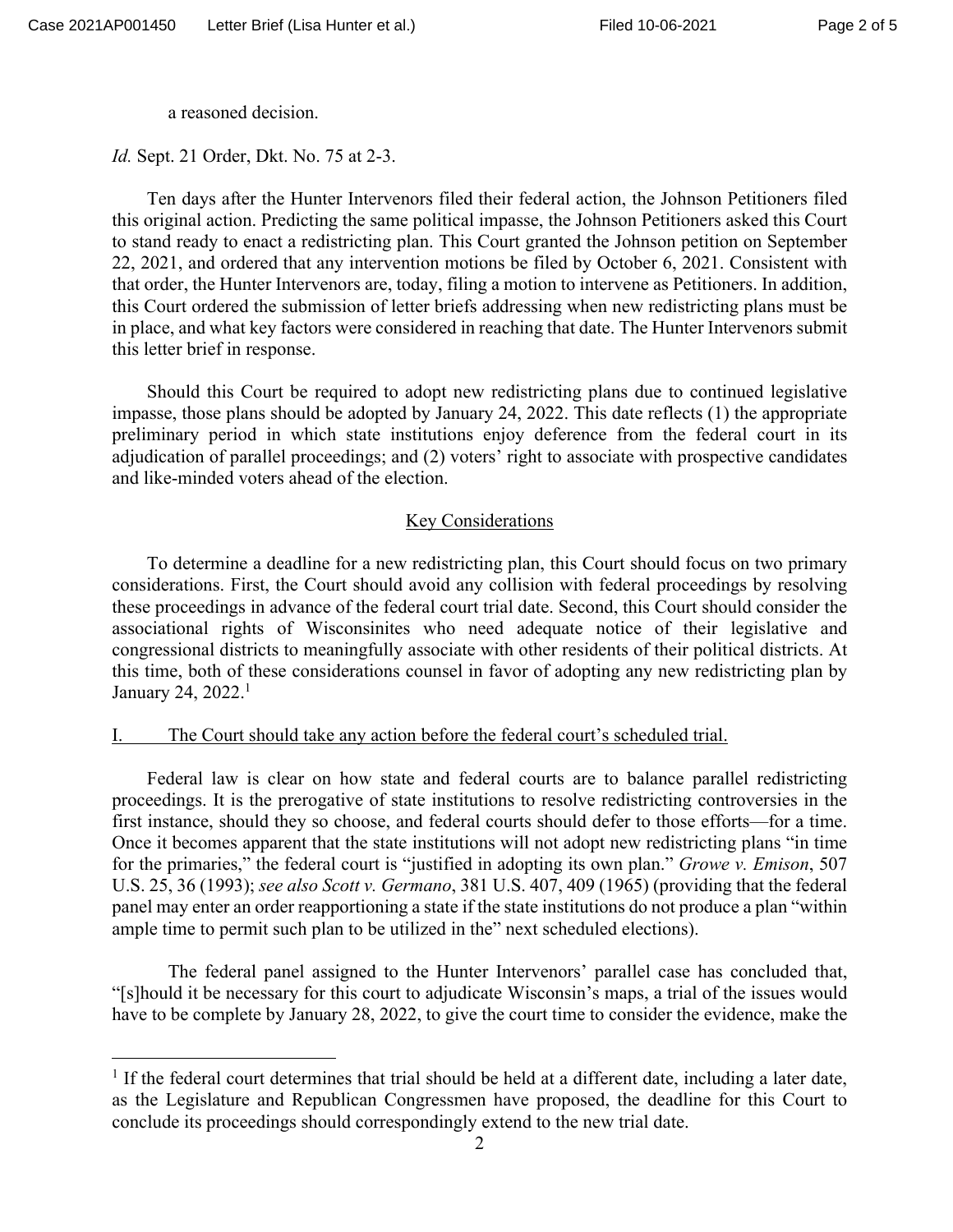necessary factual findings, and issue a reasoned decision." Sept. 21 Order at 2-3. And for trial to conclude by January 28, it should reasonably start no later than January 24, 2022. *See* Joint Proposed Discovery Plan and Pretrial Schedule (Plaintiffs' Proposal), Dkt. No. 98 at 22. These dates are necessary to ensure all redistricting disputes are resolved no later than March 1, as the WEC has advised.<sup>2</sup> In the companion federal litigation, the WEC has made clear what is required: "In order for the staff of the Wisconsin Elections Commission to be able to timely and effectively administer the November 8, 2022, election—including the nominating petition circulation process starting on April 15, 2022—a new congressional and state legislative district plan needs to be in place no later than March 1, 2022." *Hunter v. Bostelmann*, 21-CV-512, Dkt. No. 41, Answer (W.D. Wis. Sept. 7, 2021). The federal court schedule works backwards from this date and contemplates the most expedited schedule reasonably feasible.

This Court should conclude these proceedings in advance of that trial date. The last time this Court considered a redistricting action, it recognized that "the *Growe* rule is deference, not abstention," and that state court proceedings should avoid "a collision course with the case now pending before the federal three-judge panel." *Jensen v. Wis. Elections Bd.*, 249 Wis.2d 706, 716, 639 N.W.2d 537 (2002). The clear path for this Court to avoid such a collision is to conclude its proceedings before the federal panel sits for its scheduled trial and orders a final judgment that must come before March 1. By enacting final maps no later than January 24, 2022, this Court will leave the requisite "ample time" ahead of the approaching elections, 381 U.S. at 409, and avoid the risk of directly competing proceedings in state and federal court.

### II. The Court should consider the associational rights of voters.

At stake in this action is not just the voters' right to cast an equal ballot on election day, but also the voters' right to associate with like-minded individuals in advance of the election. Wisconsin voters have a right to know which districts they reside in, which candidates they can vote for, and with whom they should organize in advance of the 2022 election. This core political activity includes the right to identify, recruit, and organize in support of potential candidates in advance of the formal start to the nominating process.

The Hunter intervenors raise associational claims here under Article I, sections 3 and 4, of the Wisconsin Constitution, which mirror their First Amendment claim in federal court. *See Lawson v. Hous. Auth. of City of Milwaukee*, 270 Wis. 269, 274, 70 N.W.2d 605 (1955) (recognizing Sections 3 and 4, art. I, of the Wisconsin Constitution "guarantee the same freedom of speech and right of assembly and petition as do the First and Fourteenth amendments of the United States constitution"). It is well established that associational rights extend to the "orderly group activity" that voters pursue long before an election. *Kusper v. Pontikes*, 414 U.S. 51, 56-67 (1973). Even

<sup>&</sup>lt;sup>2</sup> Under Wisconsin Law, the WEC is charged with administering federal and state elections. *See* Wis. Stat. § 5.01(1). Specifically, it is entrusted with administering Chapters 5, 10, and 12 of the Wisconsin Statutes, "and other laws relating to elections and election campaigns." *Id*. These laws include §10.06(1)(f), which requires the WEC to distribute notices related to district boundaries by March 15. Given the WEC's central role in election administration, the federal court's—and this Court's—deference to the WEC's views on what is necessary for a welladministered 2022 election is appropriate.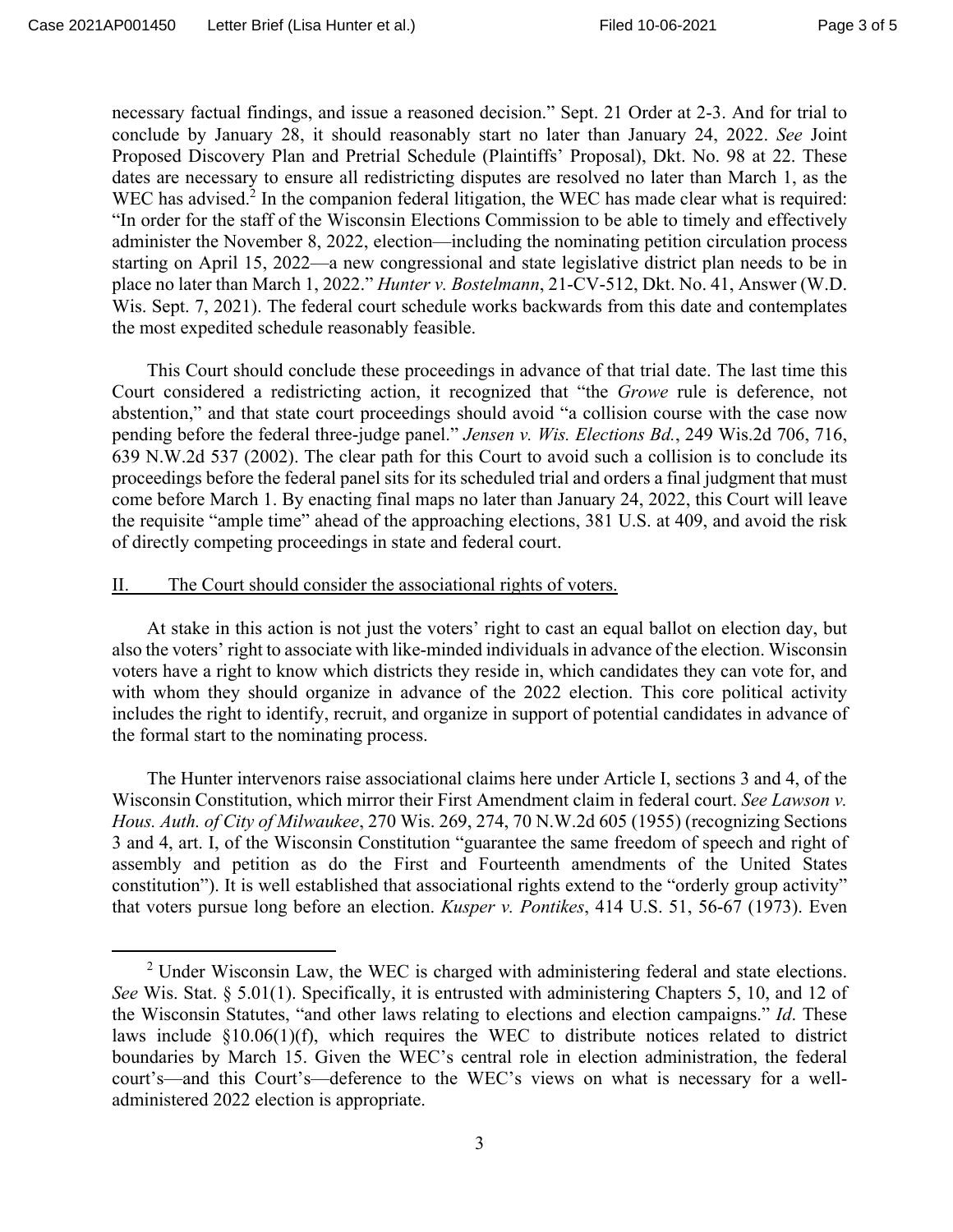before electing—or signing nomination papers for—a candidate, the voters must have an opportunity to learn about and debate the candidates' qualifications and positions, which is the time at which associational rights apply with their "fullest and most urgent application." *Eu v. San Francisco Cnty. Democratic Cent. Comm.*, 489 U.S. 214, 223 (1989) ("Free discussion about candidates for public office is no less critical before a primary than before a general election."). These considerations militate against any delay in establishing a redistricting plan, and they support providing clarity to the voters well in advance of the candidate signature gathering process that begins in April.

The Hunter Intervenors are entitled "to gather in pursuit of common political ends" with likeminded voters. *Norman v. Reed*, 502 U.S. 279, 288 (1992). This associational freedom crucially depends upon their ability to "identify the people who constitute the association." *Tashjian v. Republican Party of Conn.*, 479 U.S. 208, 214 (1986). Delays in establishing districts, however, mean that "voters who want to become fully involved in the process will not timely know in which district they are going to be, and thus will not timely know where and with whom to become involved." *Smith v. Clark*, 189 F. Supp. 2d 503, 510-11 (S.D. Miss. 2002). Incumbent politicians may be less concerned about this uncertainty, but it is the "insurgent candidate or political newcomers" who will be "significantly prejudiced if no districting plan is in place." *Favors v. Cuomo*, 866 F. Supp. 2d 176, 185 (E.D.N.Y. 2012).

In the absence of a redistricting plan, voters can only associate with others in the most general of ways. While voters can speak to and gather with other voters who share their political beliefs, they cannot channel any of that association into the "common advancement of political beliefs" among their representatives in the Wisconsin Legislature or the U.S. House of Representatives. *Kusper*, 414 U.S. at 56-57. Thus, voters are deprived of their "associational opportunities at the crucial juncture at which the appeal to common principles may be translated into concerted action, and hence to political power." *Tashjian*, 479 U.S. at 216. Irrespective of the disagreements between the Governor and the Legislature, Wisconsin voters are entitled to the same associational and organizational opportunities they would have in any other election. To preserve that timeline, this Court must be prepared to enact a redistricting plan in the early part of 2022. The federal court's January trial date provides an appropriate deadline under this consideration as well.

#### Conclusion

For the reasons stated above, this Court should adopt a litigation schedule that ensures all proceedings will conclude by the start of trial in federal court, which is currently set to be on or about January 24, 2022.

Respectfully,

Aria C. Branch

Cc: *See* attached certificate of service.